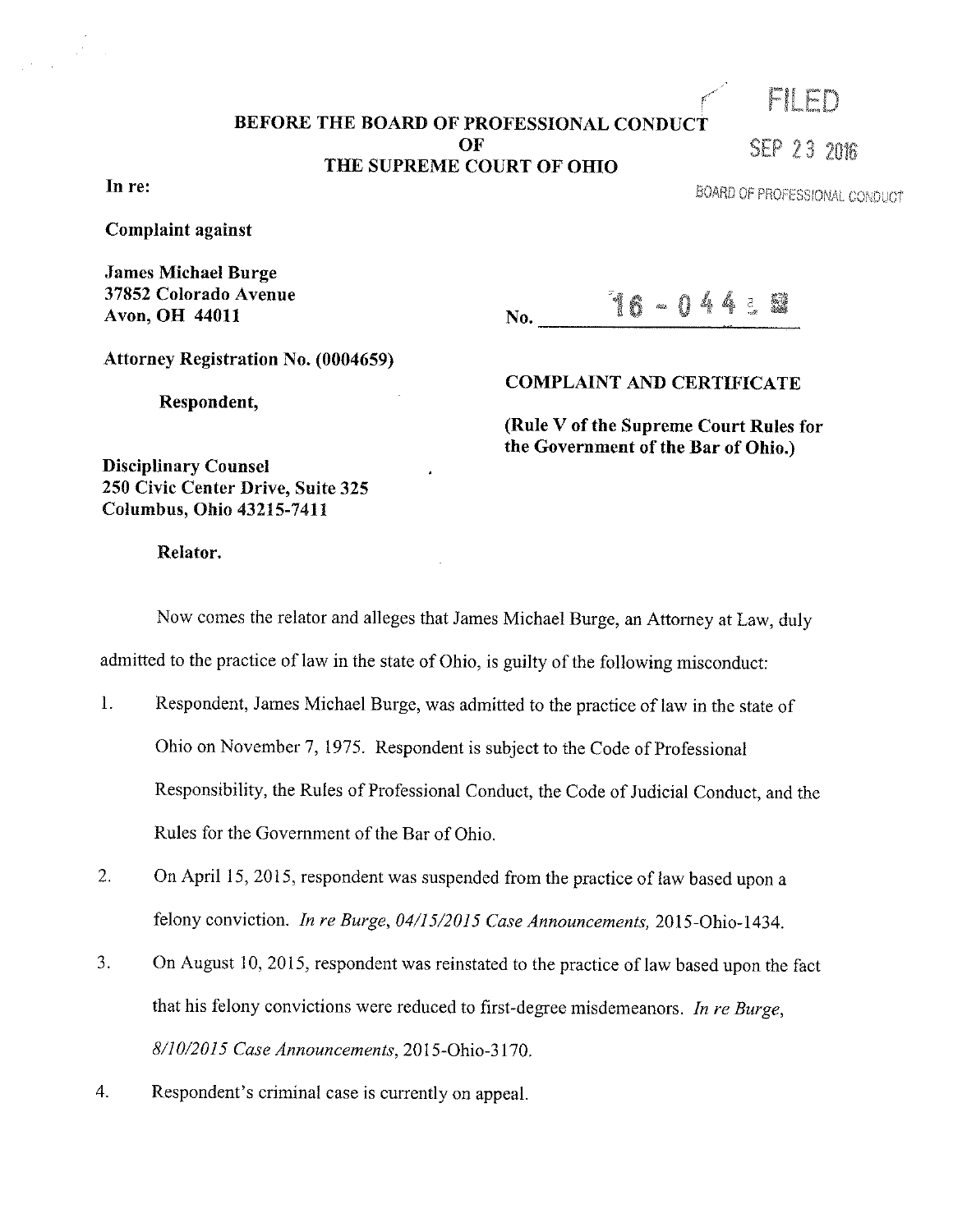## **COUNT ONE**

## *Criminal Convictions*

5. On or about September 24, 2014, respondent was indicted by a Lorain County Grand Jury

on 12 counts of criminal conduct, including:

- Three counts of Falsification in violation of R.C. 2921.13(A)(7), 2921.13(F)(1), a first degree misdemeanor;
- Three counts of Tampering with Records in violation of R.C. 2913.42(A)(1),  $2913.42(B)(4)$ , a third-degree felony;
- Three counts of Soliciting Improper Compensation in violation ofR.C. 2921.43(A)(l), 2921.43(0), a first-degree misdemeanor;
- Three counts of Having an Unlawful Interest in a Public Contract in violation of R.C. 2921.42(A)(l), 2921.42(E), a fourth-degree felony.
- 6. Respondent's case, *State a/Ohio v. Burge,* 14CR090303, was assigned to visiting judge Dale Crawford in the Lorain County Court of Common Pleas.
- 7. On April 6, 2015, Judge Crawford dismissed one count of Soliciting Improper Compensation and one count of Having an Unlawful Interest in a Public Contract before the trial started.
- 8. At the close of the state's case, respondent moved for dismissal under Crim. R. 29. Judge Crawford dismissed the remaining two counts of Soliciting Improper Compensation and the remaining two counts of Having an Unlawful Interest in a Public Contract; consequently, the case proceeded on six counts—three counts of Falsification and three counts of Tampering with Records.
- 9. On April 8, 2015, the jury found respondent guilty on all six counts, including the three third-degree felony counts of Tampering with Records. Judge Crawford set sentencing for May 14, 2015.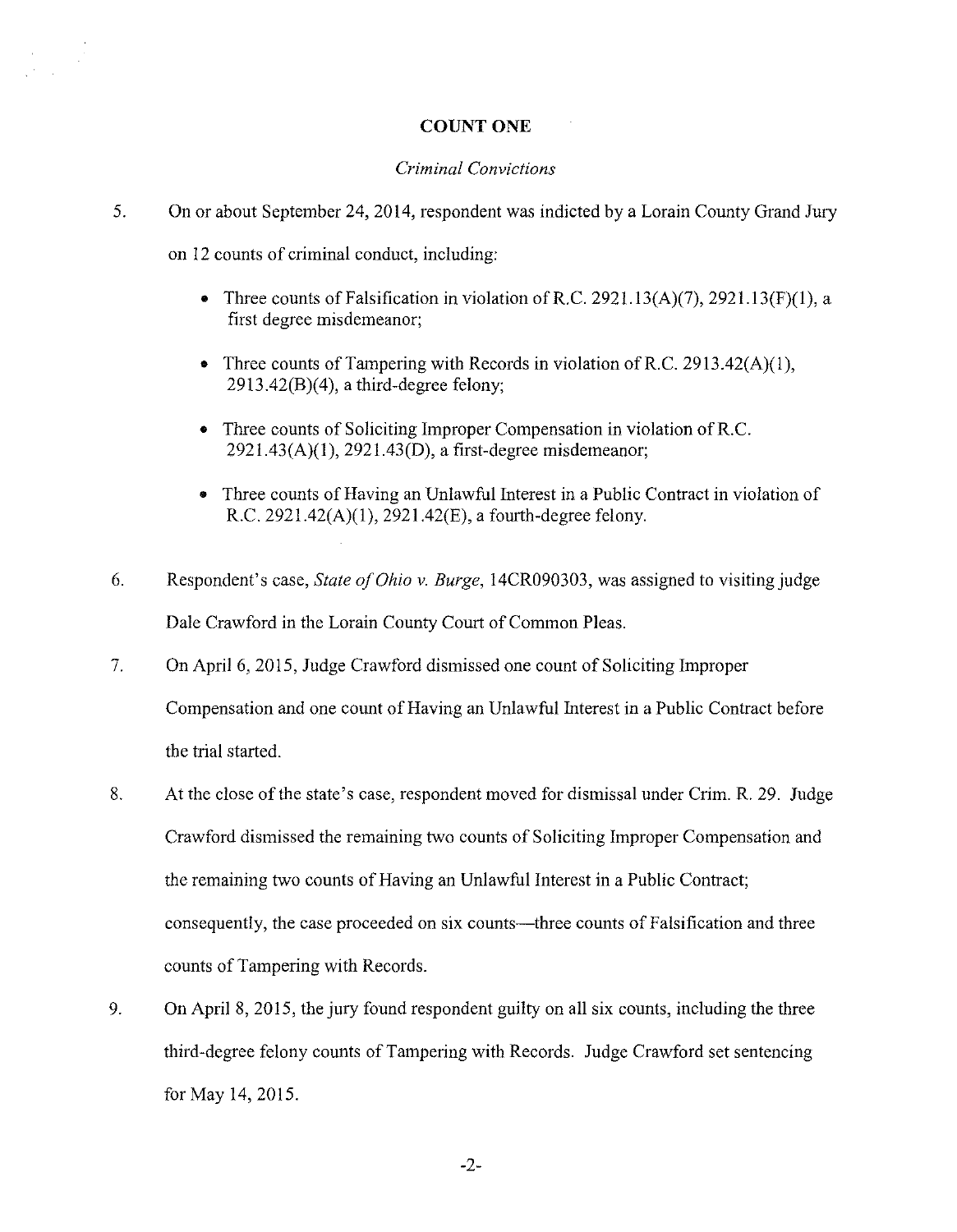- 10. On April 14, 2015, respondent resigned his position as a judge on the Lorain County Court of Common Pleas.
- 11. On or about April 15, 2015, the Supreme Court of Ohio suspended respondent's license to practice law on an interim basis, based upon his felony conviction. *In re Burge, 04/15/2015 Case Announcements* 2015-1434.
- 12. On May 14, 2015, Judge Crawford granted respondent's motion to reduce the three Tampering with Records accounts from felonies to misdemeanors due to Judge Crawford's erroneous preparation of the Jury Verdict Forms, which failed to specify the appropriate level of offense for the Tampering with Records charges. Consequently, respondent was sentenced on six *misdemeanor* offenses.
- 13. Judge Crawford sentenced respondent by imposing three \$1,000 fines.
- 14. Respondent's convictions arose from his submission of his Financial Disclosure Statements in the years 2010, 2011, and 2012.
- 15. In each of those years, respondent failed to list information relating to his interest in Whiteacre North, LLC, ("Whiteacre"), whose sole asset was an office building located at 600 North Broadway in Lorain, Ohio.
- 16. Respondent and his wife had purchased 600 North Broadway in 1985, then, in 1997, respondent and his wife transferred title to 600 North Broadway to a newly-formed company called "Whiteacre North, LLC", of which respondent and his wife owned a 50% share along with two other attorneys (Sam Bradley and Michael Tully) who each owned a 25% stake in Whiteacre.
- 17. Whiteacre leased office space to Lorain County attorneys, many of whom received courtappointed work from the Lorain County Court of Common Pleas.

-3-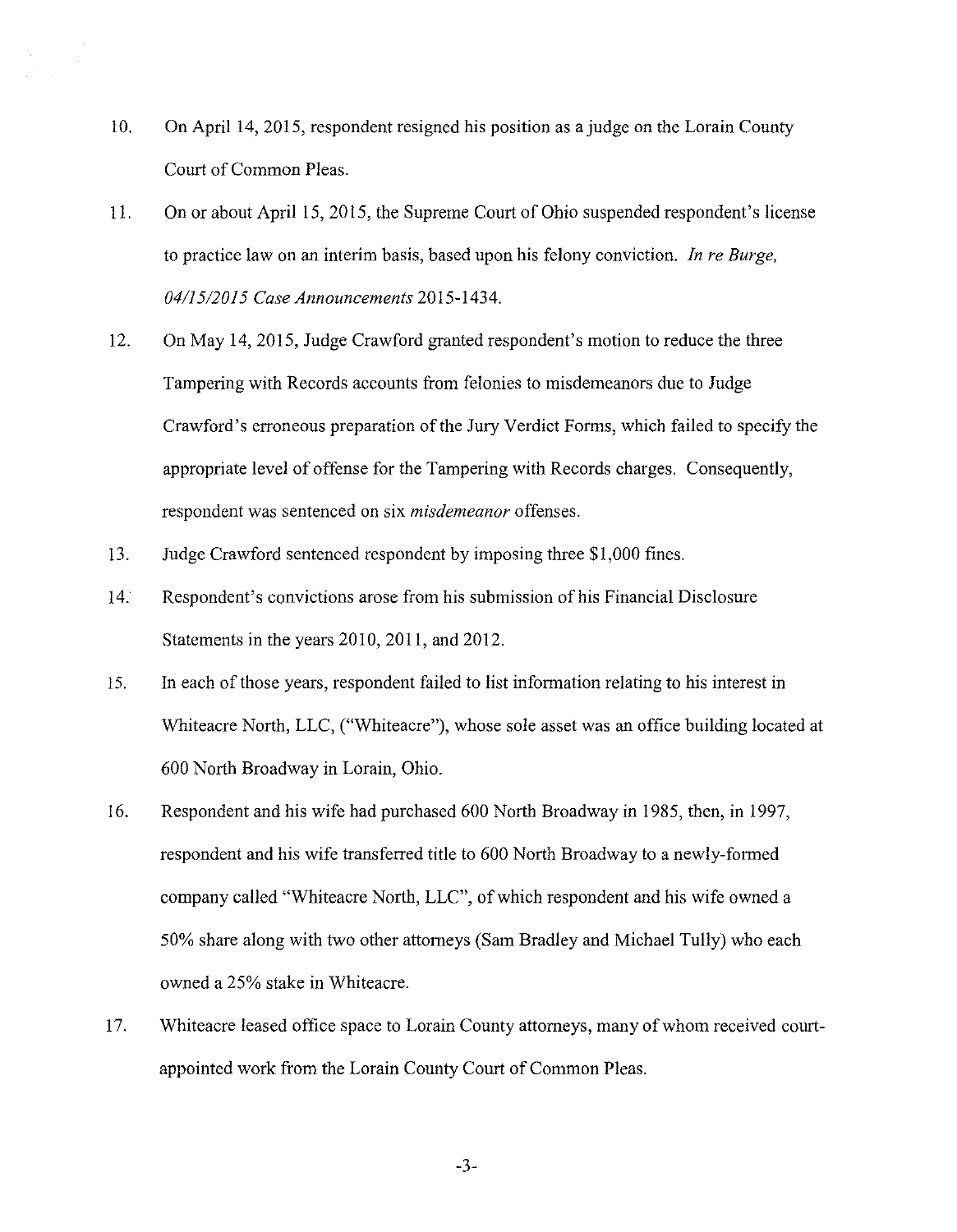- 18. In or around September 1998, Whiteacre, by and through its members, secured a \$365,000 mortgage from Lorain National Bank, with respondent and each shareholder signing as a joint and several personal guarantor.
- 19. On November 6, 2006, respondent was elected Judge of the Lorain County Court of Common Pleas.
- 20. In January 2007, the Whiteacre shareholders assigned their full interest in Whiteacre to Shimane and Azurree Smith ("Smiths") in return for \$70,000 and the Smiths assuming the debt owed to Lorain National Bank, despite the fact that the mortgage with Lorain National Bank expressly prohibited an assignment. Even so, respondent remained a personal guarantor on the loan from Lorain National Bank.
- 21. Neither respondent nor any of the Whiteacre shareholders ever notified Lorain National Bank of the assignment.
- 22. As per the contract between Whiteacre and the Smiths, if the Smiths defaulted on the \$70,000 payment or the mortgage, ownership of Whiteacre would revert back to respondent, his wife, and Attorney Bradley, who had since acquired Tully's 25% stake.
- 23. In or around February 2011, the Smiths defaulted; consequently, Whiteacre reverted back to respondent (25%), his wife (25%), and Attorney Bradley (50%).
- 24. On January 24, 2011, respondent filed his 2010 FDS; however, he failed to list:
	- Lorain National Bank as a creditor, despite the \$365,000 mortgage.
- 25. On or around June 7, 2011, respondent transferred his 25% ownership interest in Whiteacre to his wife for \$1; however, respondent failed to notify Lorain National Bank of the change in ownership and remained a personal guarantor of the loan from Lorain National Bank.

-4-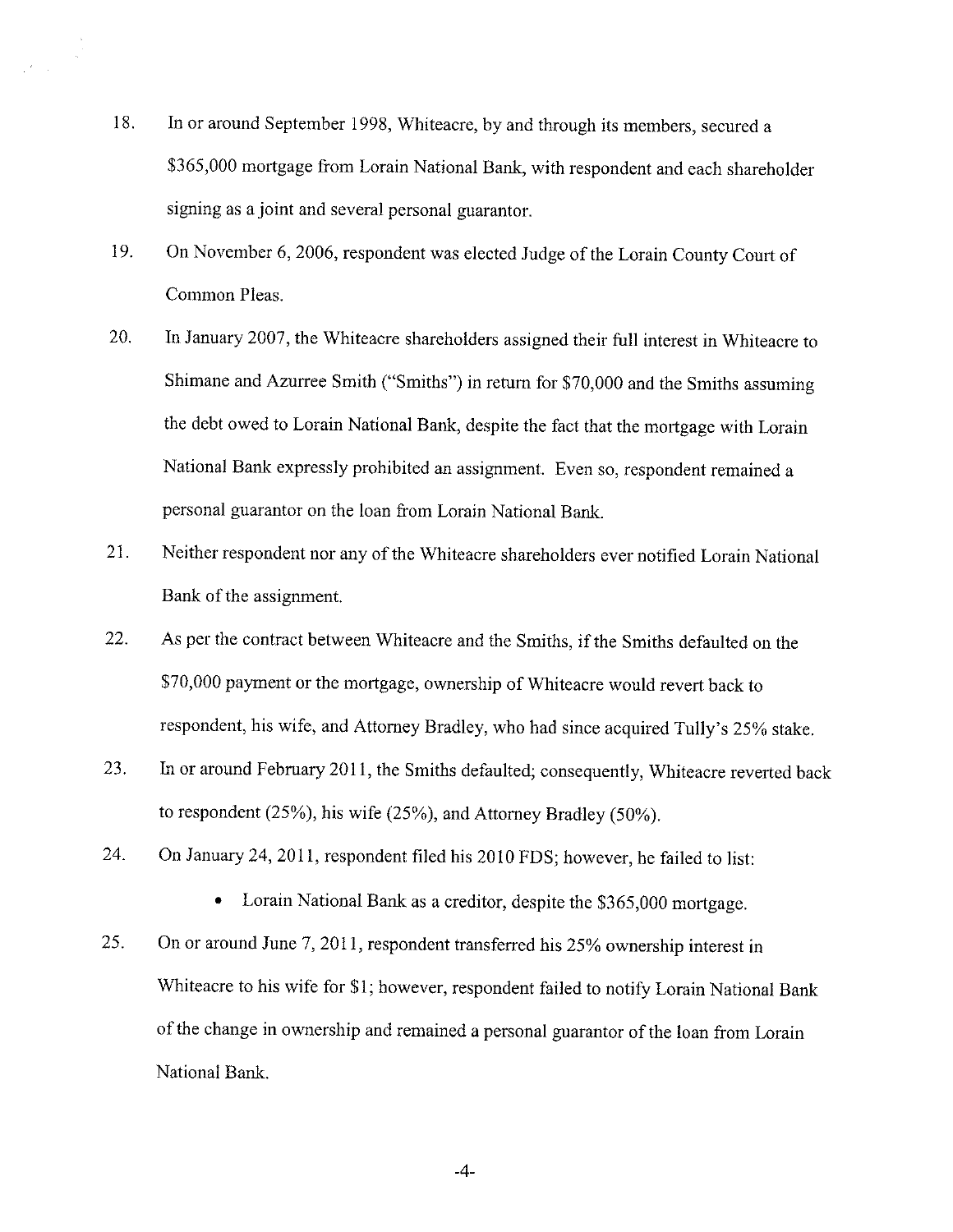- 26. On January 26, 2012, respondent submitted his FDS for the year 2011; however, respondent failed to list:
	- Lorain National Bank as a creditor;
	- His ownership interest in Whiteacre from approximately February 2011 until June 2011 when respondent transferred his shares to his wife for \$1; and,
	- His wife's ownership interest in Whiteacre.
- 27. On February 13, 2013, respondent filed his FDS for the year 2012; however, respondent failed to list:
	- His wife's ownership interest in Whiteacre.
- 28. Respondent's conduct in Count One violates Jud. Cond. R. 1.2 [A judge shall act at all times in a manner that promotes public confidence in the independence, integrity, and impartiality of the judiciary, and shall avoid impropriety and the appearance of impropriety]; and Prof. Cond. R. 8.4(b) (A lawyer shall not commit an illegal act that adversely reflects on the lawyer's honesty or trustworthiness).

#### **COUNT TWO**

*Failure to Disclose Relationship between Whiteacre and Tenant-Lawyers* 

- 29. Relator incorporates paragraphs 1-27 as if fully rewritten.
- 30. Between approximately February 2011 and June 2011, while respondent held an ownership interest in Whiteacre (see  $\P$ ] 22, 23), several of respondent's tenants--all of whom were lawyers—regularly appeared before respondent in the Lorain County Court of Common Pleas.
- 31. Between approximately February and June 2011, and in addition to the appearances noted in the preceding paragraph, respondent made at least ten court appointments to five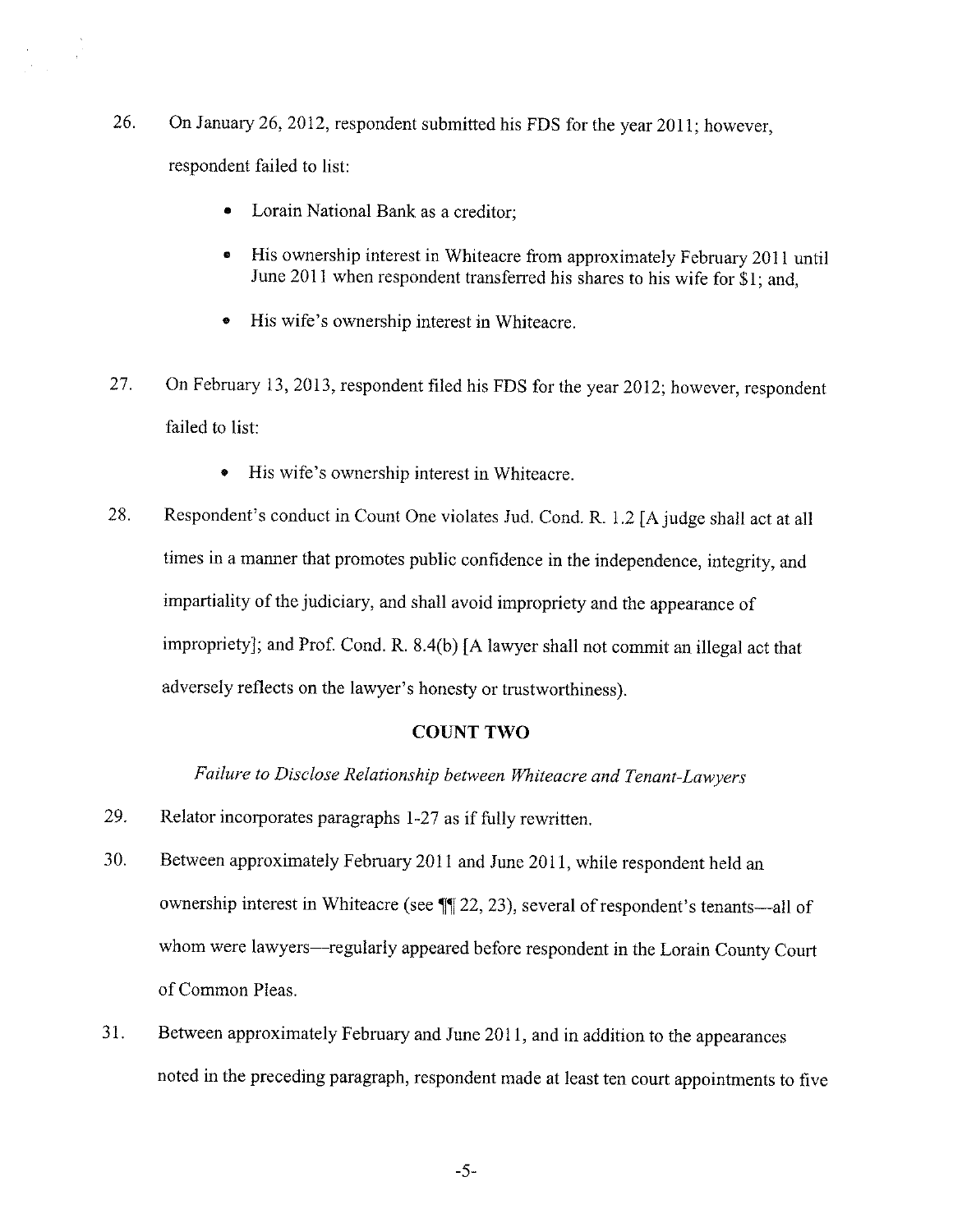different lawyers, all of whom were renting space from respondent via Whiteacre at the time of their appointments.

32. Between approximately February and June 2011, respondent also approved the payment of court-appointed fees to two lawyers who were renting space from respondent via Whiteacre.

 $\begin{aligned} \mathcal{C}^{(1)}_{\text{max}} &= \mathcal{C}^{(1)}_{\text{max}} \\ \mathcal{C}^{(1)}_{\text{max}} &= \mathcal{C}^{(1)}_{\text{max}} \end{aligned}$ 

- 33. Despite the relationship between respondent, via Whiteacre, and the tenant-lawyers who appeared before him, respondent failed to disclose the relationship to the prosecutor assigned to each case or recuse himself from those cases.
- 34. Respondent's conduct in Count Two violates Jud. Cond. R. 1.2 [A judge shall act at all times in a manner that promotes public confidence in the independence, integrity, and impartiality of the judiciary, and shall avoid impropriety and the appearance of impropriety); and Jud. Cond. R. 3.11 [A judge shall not engage in financial activities permitted under divisions A and B of this rule if they involve the judge in frequent transactions or continuing business relationships with lawyers or other persons likely to come before the court on which the judge serves].

# **COUNT THREE**

*Rude and Discourteous Behavior* 

*The Slaby Letter* 

- 35. In July 2011, Ohio State Rep. Lynn Slaby sponsored House Bill 265 in the General Assembly, which would have required a prosecutor to consent to a defendant's request to be tried before a judge, rather than a jury.
- 36. Before being elected to the House, Slaby had served as a judge on the Ninth District Court of Appeals for 14 years.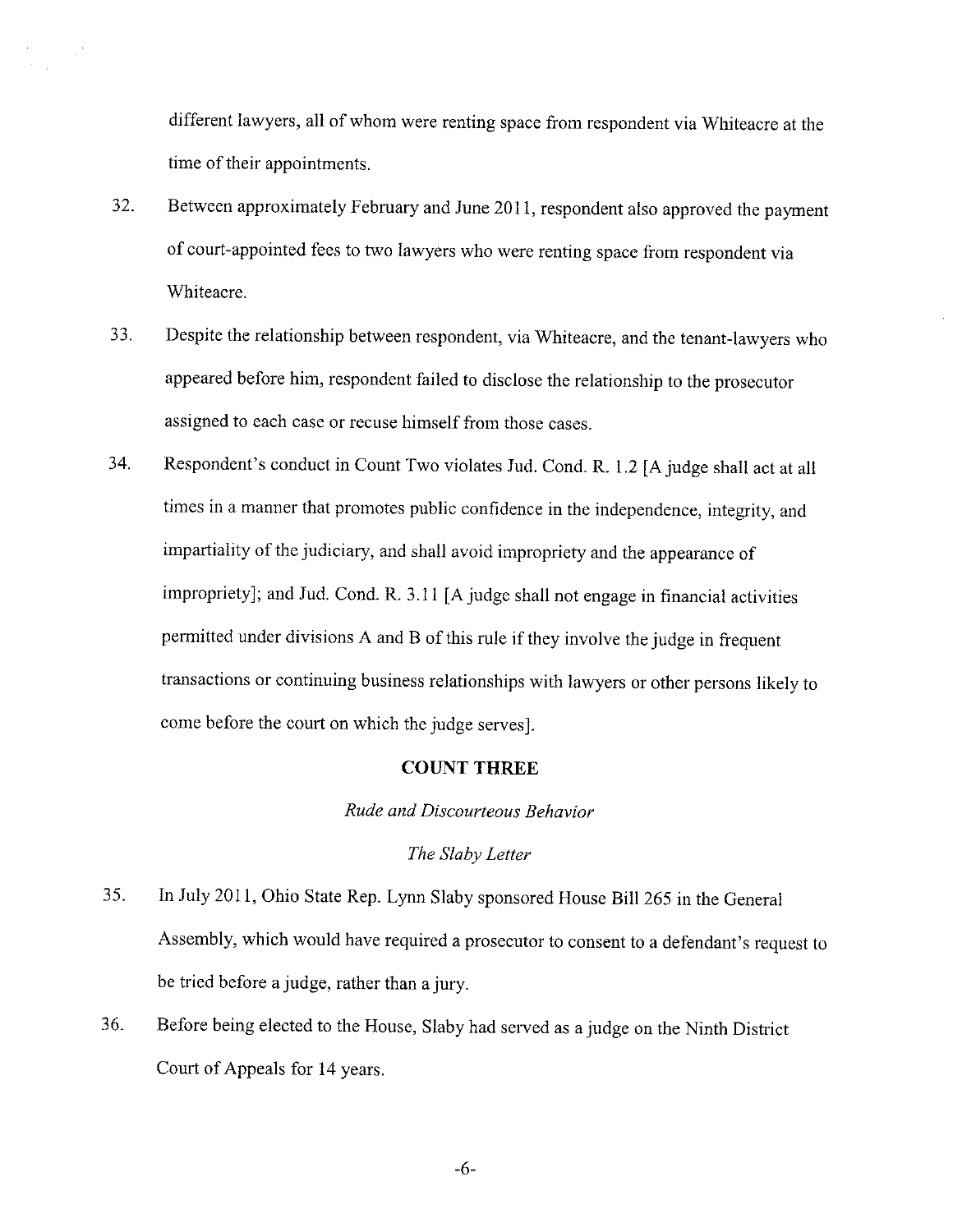- 37. On July 20, 2011, respondent, while a judge on the Lorain County Court of Common Pleas, authored a letter on official court stationary to three state representatives, Matt Lundy, Dan Ramos, and Gayle Manning, regarding his views on Slaby's proposed legislation.
- 38. In his letter, respondent characterized Slaby and his proposed legislation as "nothing more than the hobgoblin of a small-minded, mouth-breathing, Tea Party type whose political style and abilities uniquely qualifies him to do nothing."
- 39. In his letter, respondent also stated, "Until recently, the Ninth District Court of Appeals (Lorain, Medina, Wayne, Summit Counties) was nothing more than an affirmative action program for intellectually challenged, Summit County Republican lawyers. That's how Lynn got elected."
- 40. In his letter, respondent stated:

 $\sim 10^{11}$  km

In my first year on the bench, I presided over 29 trials. Twenty-six of these trials were trials to the Court. Criminal defense attorneys try their cases to the court: (!) when they have a technical defense which is more suitable to a trial to the court rather than a jury, and (2) when the defendant is clearly not guilty. Defense attorneys opt for a jury trial only when they need smoke and mirrors to win, i.e. when the defendant is guilty but they may be able to show reasonable doubt based upon the state's evidence. This is the same strategy which underlies  $\tilde{\rm L}_{\rm vnn}$ 's bill. He wants prosecutors to be able to use smoke, mirrors, emotion and bias to carry the day when their cases are not supported by proof beyond a reasonable doubt. Ask yourselves, if the state is able to prove its case beyond a reasonable doubt, why would the prosecutor not want to present the case to a judge.

41. Respondent concluded by stating in the second-to-last paragraph, "You have my permission to read this letter to the General Assembly."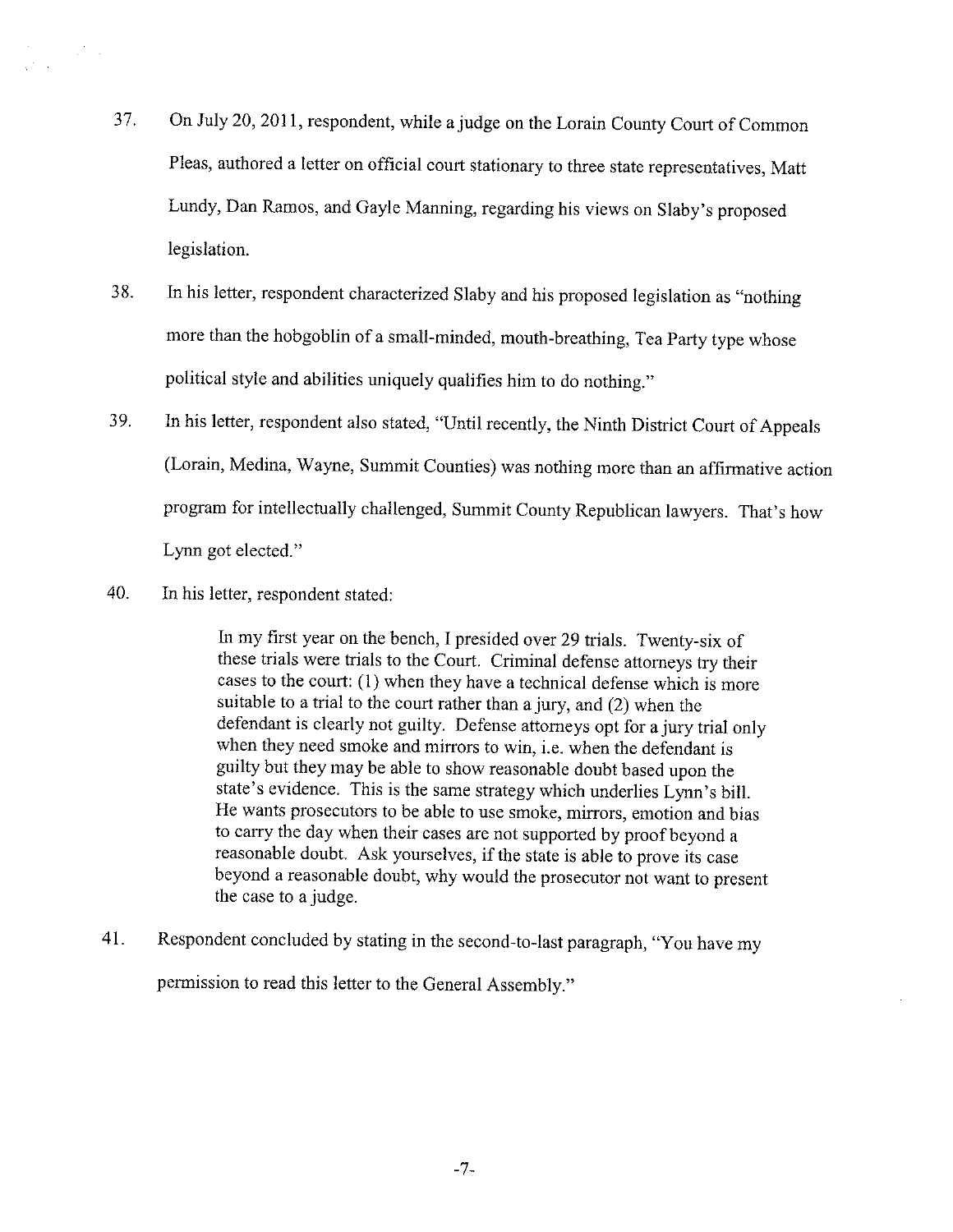## *Derogatory Comments from the Bench*

42. Respondent has frequently referred to Caucasian defendants as "crackers" and African-American or Latino defendants as "homeboys."

#### *State v. Hatfield*

- 43. On August 3, 2012, respondent presided over the case of *State v. Hatfield,* I ICR086378, in which the defendant, Cecil Hatfield, Jr., appeared with his lawyer on a third-degree felony drug charge.
- 44. Due to the defendant's admission into the Community Based Correctional Facility (CBCF), respondent continued the sentencing to August 10, 2012.
- 45. At the conclusion of the proceeding, respondent stated to Hatfield's lawyer, "I want you to show this cracker what l was going to do to him." At that point, Hatfield's lawyer informed Hatfield that respondent had intended to sentence Hatfield to three years in prison, at which point respondent stated, "I'm sick of you, boy. You hear me?"
- 46. Respondent then stated, "You know what? In fact, you've been such a headache, I was looking forward to putting you in the pen. And I would have paid somebody 50 bucks to give you a beating before you went. So you finish up that CBCF and you do everything right."
- 47. Respondent concluded by stating, "I'm aggravated with myself that I can't do it."

#### *State v. Bernhardt*

48. On October 10, 2012, while presiding over the sentencing hearing in the case of *State v. Bernhardt,* I ICR084147, respondent engaged in a colloquy with the defendant regarding the defendant's possession of stolen property.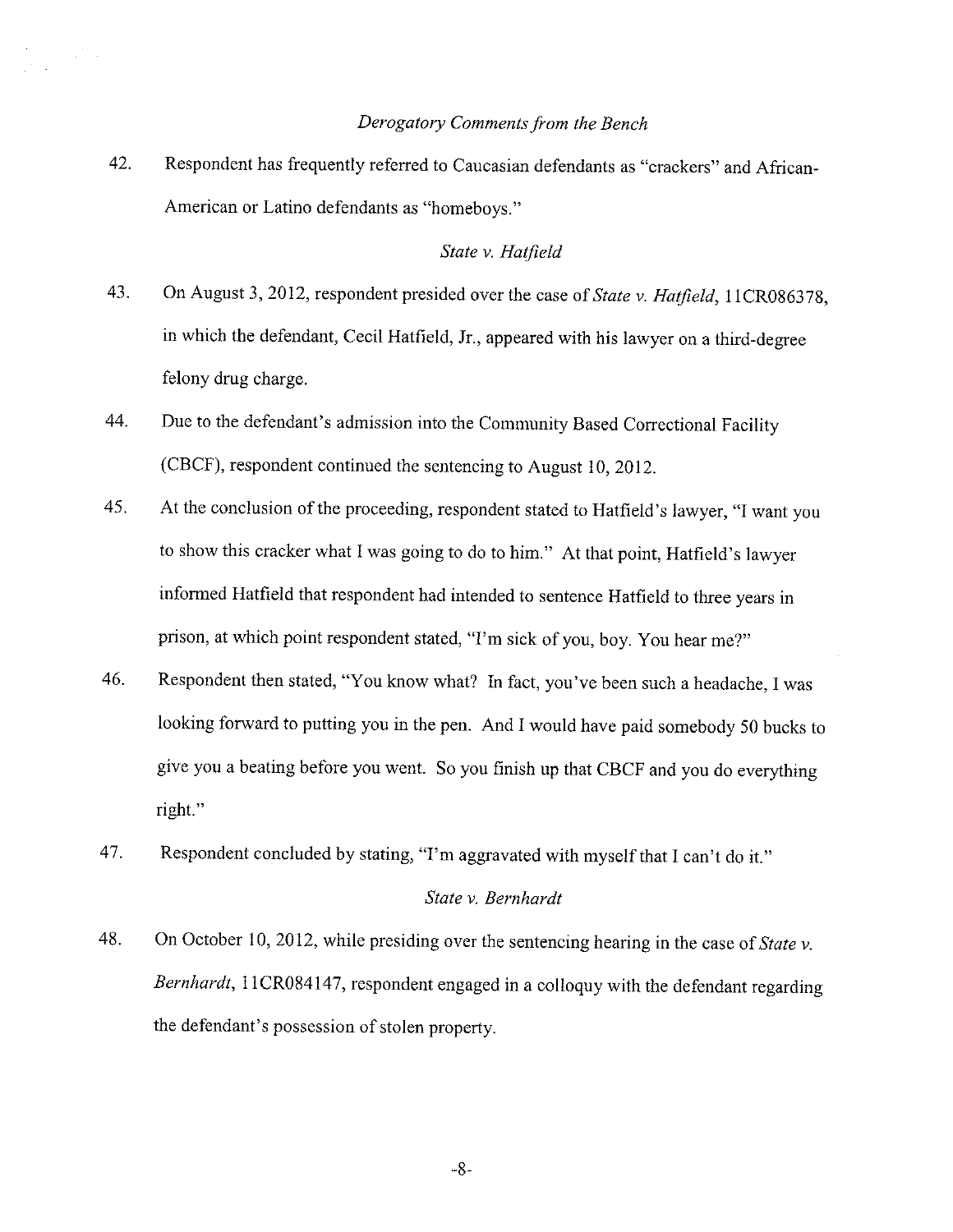49. After the defendant explained how he came into possession of the stolen property, the following exchange occurred:

| Respondent:              | Now, if I were to believe you were that stupid, James, I<br>would just have Deputy Motelewski shoot you right now,<br>because I know you're not going to make it through life.<br>Just tell me you knew it was stolen, that's all. |
|--------------------------|------------------------------------------------------------------------------------------------------------------------------------------------------------------------------------------------------------------------------------|
| Defendant:               | It was a possibility, yes, sir.                                                                                                                                                                                                    |
| Respondent: Possibility? |                                                                                                                                                                                                                                    |
| Defendant:               | Yes. sir.                                                                                                                                                                                                                          |
| Respondent:              | Jesus Christ.                                                                                                                                                                                                                      |

*State v. Nail* 

50. On October 12, 2012, while presiding over the case of *State v. Nail,* 12CR085624, there was a disturbance in the courtroom, at which point respondent stated to his bailiff on the record, "Quiet those homeboys down."

# *State v. Lopez*

- 51. On December 28, 2012, while presiding over an extradition matter in the case of *State v. Lopez,* 12CR086434, the defendant agreed to waive extradition back to Georgia. When the defendant's lawyer informed respondent that the charge in Georgia was a misdemeanor, respondent stated, "They've got some angry crackers in Florida, don't they?"
- 52. After the defendant's lawyer informed respondent that it was Georgia, not Florida, the defendant stated, "Yes, they do."
- 53. Respondent's conduct in Count Three violates Jud. Cond. R. 1.2 [A judge shall act at all times in a manner that promotes public confidence in the independence, integrity, and impartiality of the judiciary, and shall avoid impropriety and the appearance of

-9-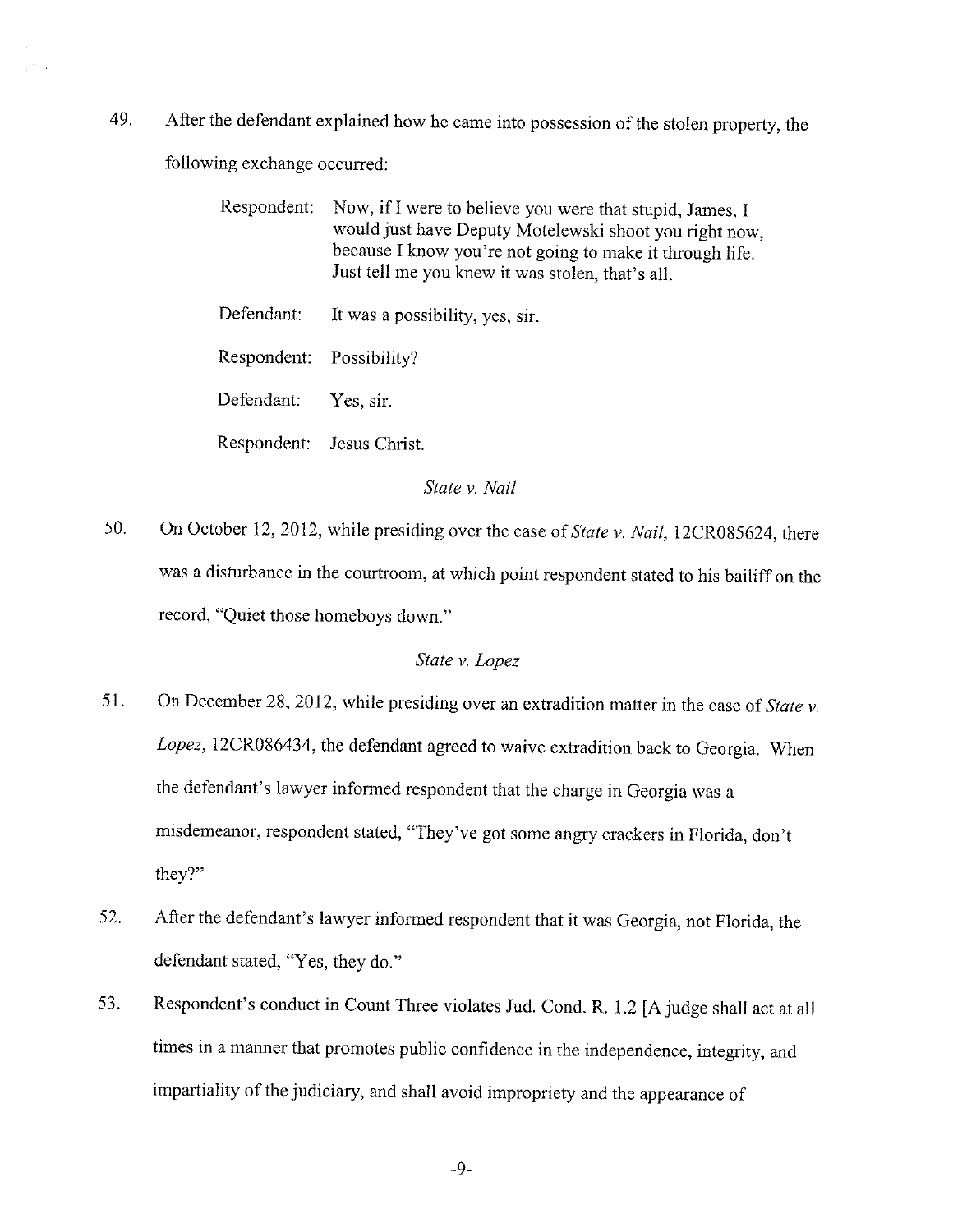impropriety]; and Jud. Cond. R. 2.8(B) [A judge shall be patient, dignified, and courteous to litigants, jurors, witnesses, lawyers, court staff, court officials, and others with whom the judge deals in an official capacity].

## **COUNT FOUR**

#### The *Boros* Matter

- 54. On or about February 6, 2014, Kelly Boros was indicted by a Lorain County Grand Jury for Having a Weapon Under Disability, a third-degree felony; Inducing Panic, a fourthdegree felony; Resisting Arrest, a fourth-degree felony; Obstructing Official Government Business with Specification, a fifth-degree felony; and, Domestic Violence, a fourthdegree misdemeanor.
- 55. Respondent presided over Boros' case, 14CR088611, and appointed Attorney Tony Manning to represent Boros. At the time, Manning was representing Boros on another unrelated criminal case.
- 56. In February 2014, respondent referred Boros for an evaluation to determine if Boros was competent to stand trial.
- 57. Boros was found to be competent.
- 58. On May 16, 2014, Boros entered a plea of guilty to the charges as contained in the indictment. Respondent placed the defendant on a personal bond and set sentencing for October 10, 2014.
- 59. Shortly after Boros pied guilty, he learned that his minimum sentence would include a three-year prison term, rather than the one-year term he had anticipated; consequently, Boros wanted to withdraw his previously-entered guilty plea.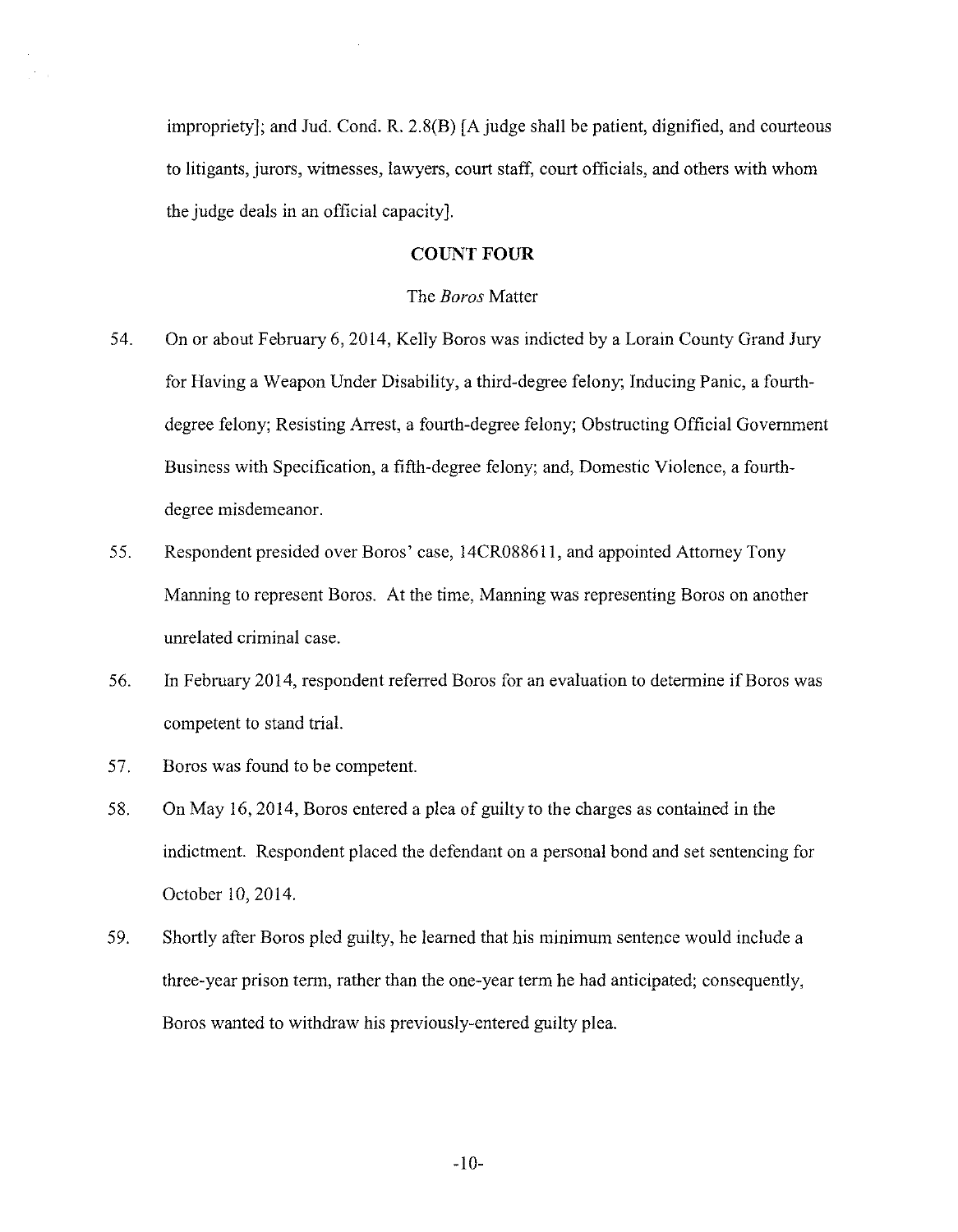- 60. At Boros' request, Boros' father drove him to the Lorain County Court of Common Pleas to speak with respondent about the possibility of withdrawing his plea.
- 61. After several unsuccessful attempts, Boros finally spoke to respondent on two separate occasions in the hallway of the Lorain County Court of Common Pleas. The ex parte conversations centered on Boros' wish to withdraw his plea.
- 62. Without the prosecutor or Boros' lawyer present, respondent engaged in an extensive ex parte conversation with Boros, ultimately telling Boros that if he wanted to withdraw his plea, respondent would allow it.
- 63. Boros left the ex parte meeting with respondent feeling as though "he was in good hands"; however, shortly thereafter, respondent was indicted on several felony charges (see Count One), which prompted the appointment of a visiting judge in Boros' case.
- 64. Worried that the visiting judge would not permit Boros to withdraw his plea, Boros failed to appear for his sentencing on October 10, 2014 resulting in a capias.
- 65. On November 20, 2014, Boros was arrested on the outstanding capias.
- 66. On December 12, 2014, Boros appeared for sentencing with Manning. In open court, and in the presence of the prosecutor, Boros referred to the ex parte communication; however, after speaking with Manning, Boros elected to proceed with sentencing.
- 67. Respondent's conduct in Count Four violates Jud. Cond. R. 1.2 [A judge shall act at all times in a manner that promotes public confidence in the independence, integrity, and impartiality of the judiciary, and shall avoid impropriety and the appearance of impropriety]; and Jud. Cond. R. 2.9(A) [A judge shall not initiate, receive, permit, or consider ex parte communications].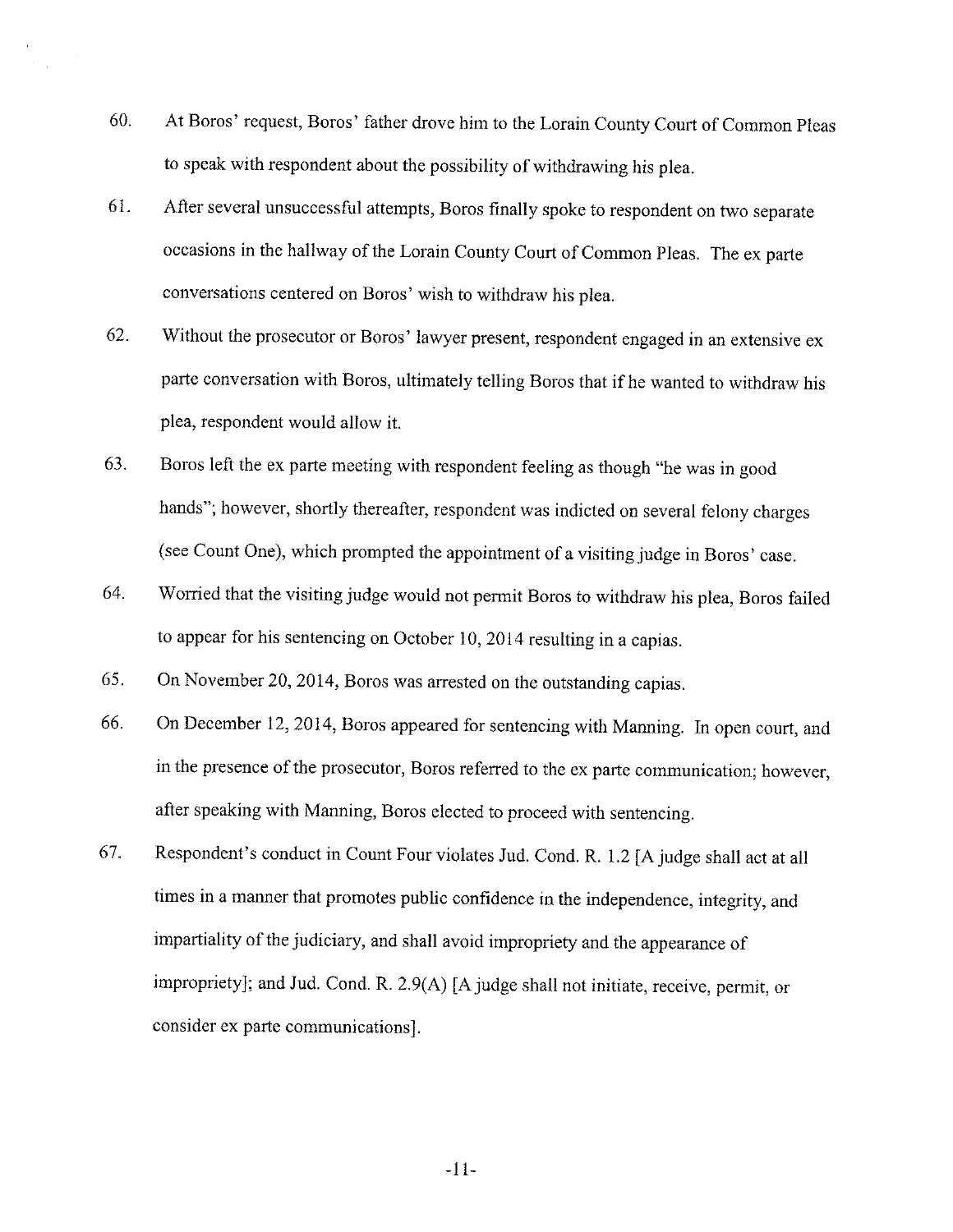## **COUNT FIVE**

#### *The Nieves Matter*

- 68. Samuel Nieves was indicted on one count of Rape and one count of Gross Sexual Imposition, *State v. Nieves,* Lorain County Court of Common Pleas, !OCR081259.
- 69. On June 11, 2012, respondent presided over the bench trial in *State v. Nieves.*
- 70. On direct examination, the victim, a 14 year-old female, testified as follows:
	- Q: All right. When you say he's trying to force sex upon you, what do you mean?
	- A: He was trying to put his penis in my vagina.
	- Q: Was he able to do that?
	- A: Not all the way.
	- Q: Okay. Where did it-where did it go?
	- A: Between the lips of my vagina.
- 71. On cross-examination, the victim testified as follows:
	- Q: All right. So basically he touched his penis against your vagina; is that fair?
	- A: Yes, sir.
	- Q: Okay. While you were on the couch?
	- A: Yes, sir.
	- Q: And it never went inside?
	- A: No, sir.
- 72. At the close of the state's case, the defendant's lawyer stated that he would like to make a motion; however, respondent replied, "If I believe-I have to act as though everybody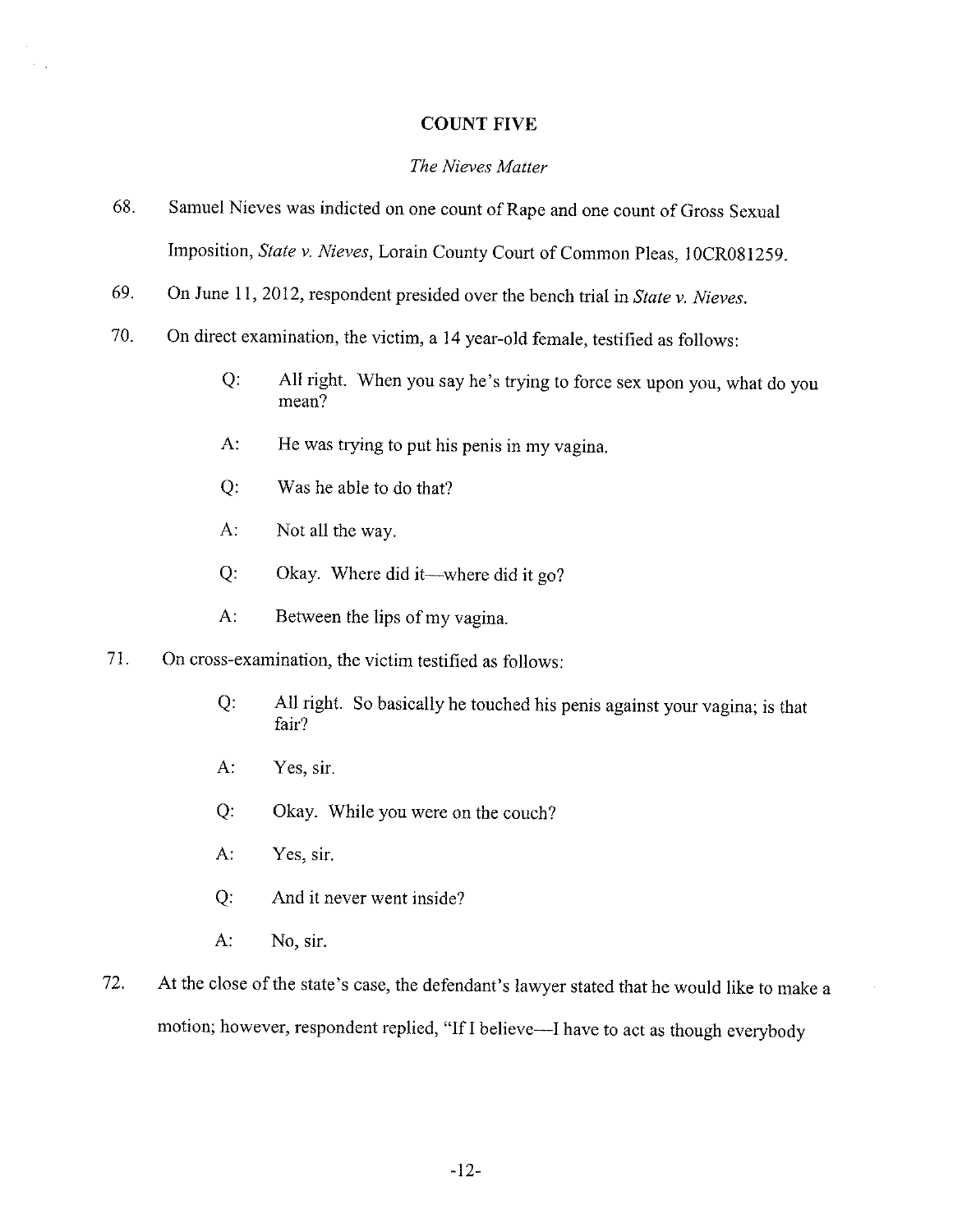told the truth on the State's side, and assuming they did, then they've at least made a prima facie case. So I'll overrule your Rule 29 motion."

- 73. The defendant's lawyer then made a Rule 29 motion to acquit the defendant on the Rape charge based upon the victim's testimony on cross examination that the defendant's penis never went inside her vagina.
- 74. Respondent granted the motion, stating, "Correct. I will grant the 29 motion to the extent the Court would be unable to find the defendant guilty of the principal offense of rape. Whether there was an attempt would be another consideration."
- 7 5. At that point, the prosecutor reminded respondent that the victim testified that the defendant's penis went between the lips of the vagina, to which respondent stated, "Right."
- 76. The prosecutor continued, "—which is sufficient to establish penetration under numerous case law, both the Ninth District and the Ohio Supreme Court."
- 77. Respondent replied:

That is for oral sex. In fact, there needn't be any penetration. However, the statute, notwithstanding what Judge—some judge might think, says that rape is the penetration of the vaginal cavity. The vaginal cavity begins at the introitus, which is well beyond the labia. So to that extent, I don't care what anybody says, I'm right. In fact, the more I talk, the righter I get.

78. At the close of the case, respondent commented on the victim's testimony, stating:

With respect to the charges themselves, the testimony of [the victim] was that the penis may have gone past the labia and then the defendant stopped. [The victim] was unable to speculate as to why. The Court would find that if there were an attempt to rape [the victim], that that attempt was abandoned.

79. Respondent found the defendant guilty of Gross Sexual Imposition and set the matter for sentencing on November 30, 2012.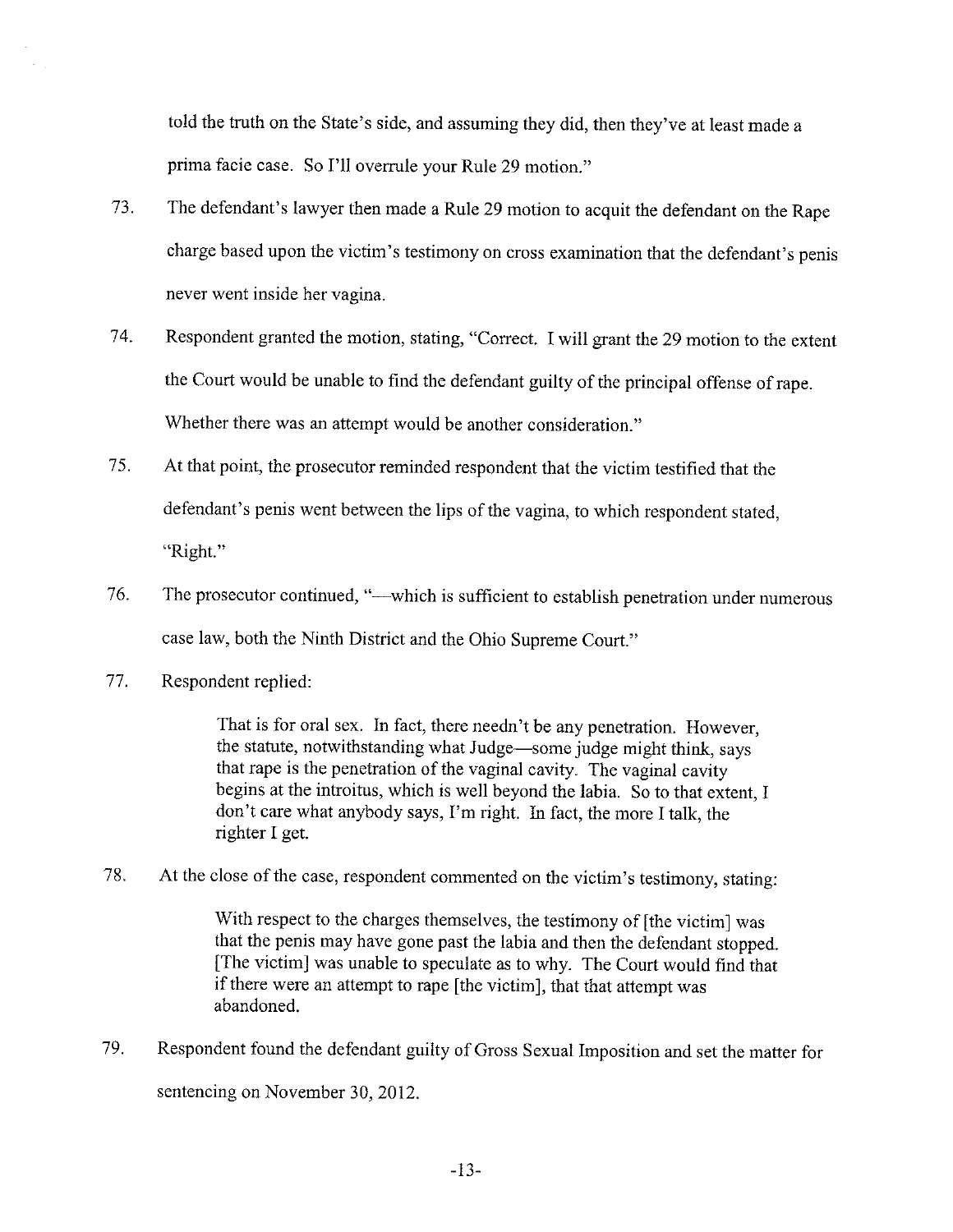- 80. Respondent sentenced the defendant to 17 months in prison; however, on March 4, 2013, respondent granted the defendant's motion for judicial release over the state's objection.
- 81. Despite the acquittal on the Rape charge and the fact that Double Jeopardy had attached,

the state filed an appeal in the Ninth District alleging that respondent "applied the

incorrect standard of penetration in a rape case in direct contradiction of *State v.* 

*Melendez,* 9th District, Lorain County No. 08 CA 009477, 2009-0hio 4425."

82. A unanimous panel of the Ninth District Court of Appeals agreed, holding:

The trial court granted Nieves' motion for acquittal after refusing to recognize established case law. This Court, after extensive research, joined with our many sister districts in holding that "insertion, however slight, of a part of the body or other object within the vulva of the labia is sufficient to prove vaginal penetration for purposes of proving sexual conduct as defined in R.C. 2907.01(A) and rape in violation of R.C. 2907.02" *State v. Melendez,* 9th Dist. Lorain No. 08CA009477, 2009- Ohio-4425,  $\P$  14. We reiterated that holding in *In re T.L.*, 186 Ohio App.3d 42, 2010-Ohio-402, ¶ 21 (9<sup>th</sup> Dist.). *vacated in part on other grounds,* 127 Ohio St.3d 9, 2010-0hio-4936,. In both cases, the relevant holding was rendered by a unanimous panel. Nevertheless, the trial judge in the instant case eschewed established precedent, refusing to recognize that penile penetration within the labia or vulva is sufficient penetration for purposes of rape. The judge stated:

That is for oral sex. In fact, there needn't be any penetration. However, the statute, *notwithstanding what Judge-some judge might think,* says that rape is the penetration of the vaginal cavity. The vaginal cavity begins at the introitus, which is well beyond the labia. *So to that extent, I don't care what anybody says, I'm right. In fact, the more I talk, the righter I get.* (Emphasis added).

Accordingly, in the face of such an expressed disregard for the precedent of this higher court, such action is not only capable of repetition, but is highly likely to be repeated by this particular trial judge. Moreover, without review, other trial courts within this district may disregard our established precedent and grant directed verdicts in rape cases on the basis that the State only proved penetration within the labia or vulva. Accordingly, this Court concludes that the State's appeal is properly before us.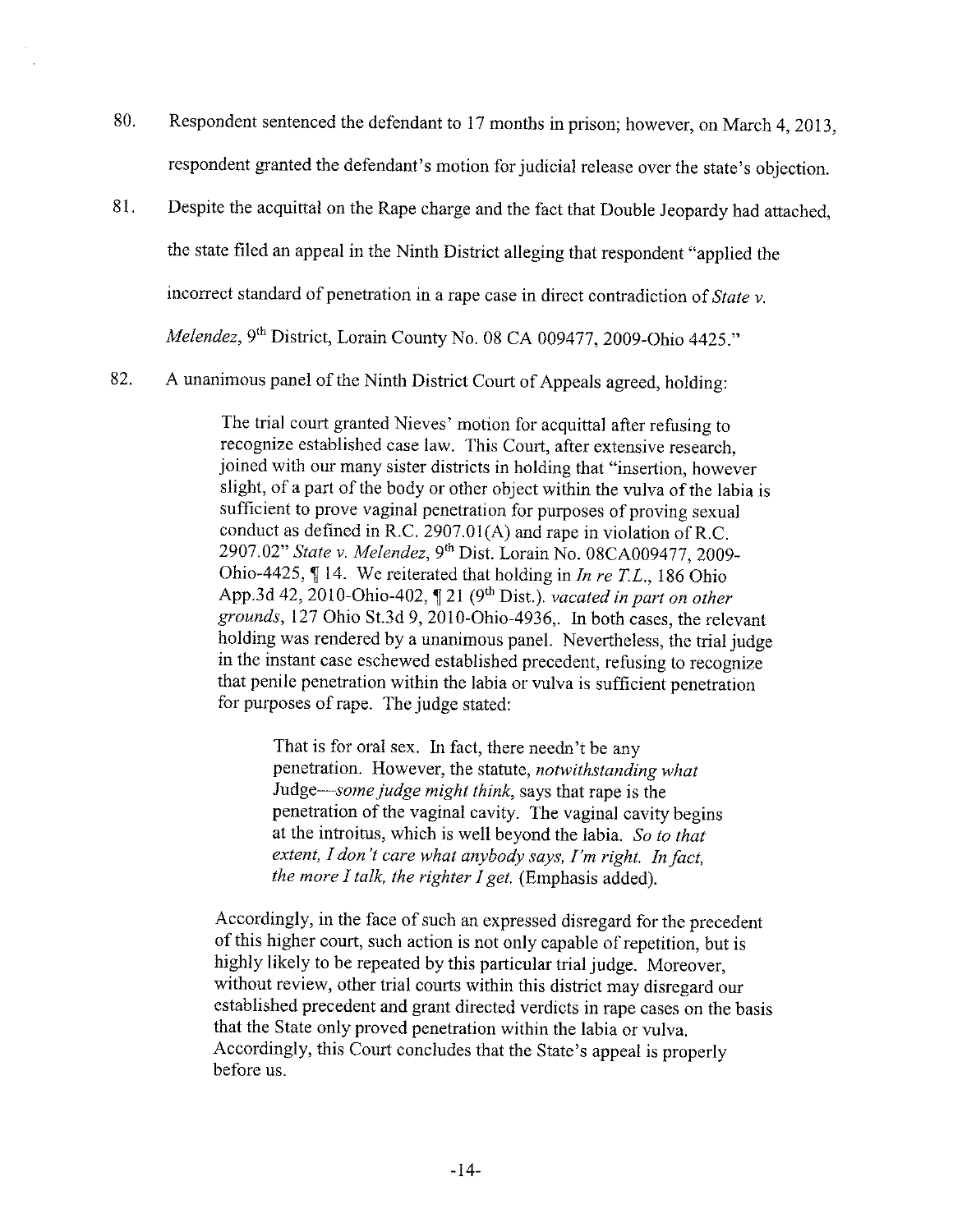$* * *$ 

That the trial judge personally disagrees with this Court's holding in Melendez "cannot be used as a basis to find that the evidence presented by the [S]tate on the material elements of the charge was insufficient."  $***$ Accordingly, this Court reverses the trial court's decision on this issue. However, this decision has no effect on Nieves' acquittal because double jeopardy precludes retrial.

# *The Rivera Matter*

- 83. On October 12, 2012, respondent presided over the sentencing hearing in the case of *State v. Rivera,* 12CR085527.
- 84. The defendant's lawyer informed respondent that his client was fluent in Spanish, but spoke broken English. He then stated:

And as the State has indicated, that upon a change of plea, they'd have no objection to probation in this case. I've indicated that to Mr. Rivera. We've gone over the necessary waive of rights forms. I've talked to him, discussed it with him, and it seems, for the most part, he understands that, and would ask the Court to consider acceptance of his change in plea.

- 85. Respondent then stated, "Okay. Well, I don't know how to gauge Mr. Rivera's ability to understand. I'm going to speak with him in Spanish, and then I'm going to tell, for the record, what I just said. Is there an objection to that?"
- 86. Neither the defense lawyer nor the prosecutor objected.

÷.

- 87. R.C. 2311.14 requires the court to appoint a qualified interpreter whenever a party in a legal proceeding cannot readily understand or communicate.
- 88. Rather than postpone or reschedule the hearing, respondent conducted the sentencing hearing in Spanish, while translating what he was saying into English with no objection from the defense attorney or the prosecutor.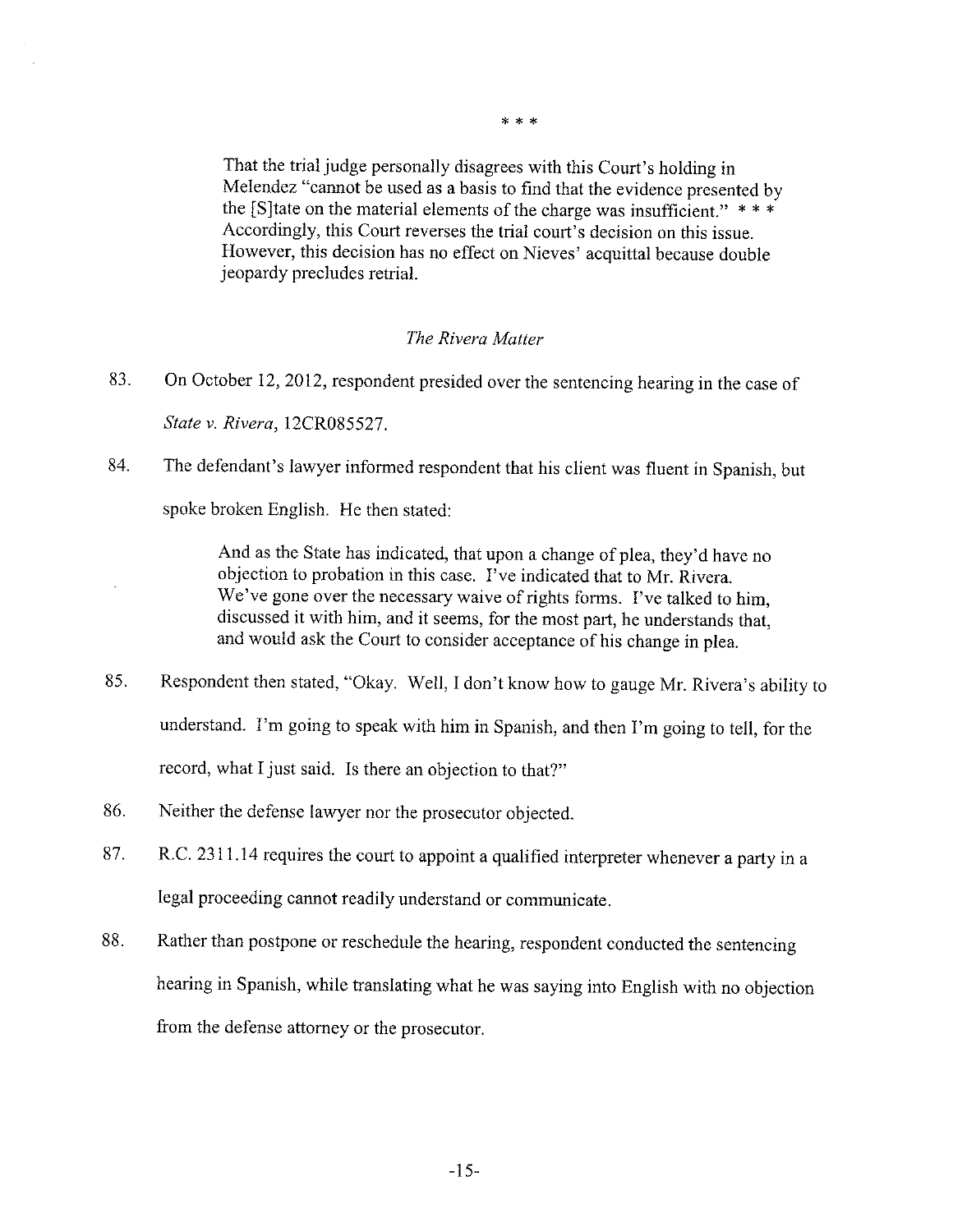- 89. At the conclusion of the proceeding, respondent stated, "I know that was rough, but I understood it."
- 90. Respondent then stated to the prosecutor in jest, "Don't tell on me. I don't want you to indict one more human being that doesn't speak English."
- 91. Respondent then stated to his bailiff that respondent only speaks "hillbilly Spanish."
- 92. Respondent's conduct in Count Five violates Jud. Cond. R. 1.2 [A judge shall act at all times in a manner that promotes public confidence in the independence, integrity, and impartiality of the judiciary, and shall avoid impropriety and the appearance of impropriety]; and Jud. Cond. R. 2.2 [A judge shall uphold and apply the law, and perform all duties of judicial office fairly and impartially].

## **CONCLUSION**

Wherefore, pursuant to Gov. Bar R. V, the Rules of Professional Conduct, and the Code of Judicial Conduct, relator alleges that respondent is chargeable with misconduct; therefore, relator requests that respondent be disciplined pursuant to Rule V of the Rules of the Government of the Bar of Ohio.

Scott J. Drexel (0091467) Disciplinary  $\mathcal{C}_{\text{bunnel}}$ 

Joseph M. Callgiuri (0074786) Chief Assistant Disciplinary Counsel 250 C vic Center Drive, Suite 325 Columbus, Ohio 43215-7411 614.461.0256  $614.461.7205 - fax$ Joseph.Caligiuri@sc.ohio.gov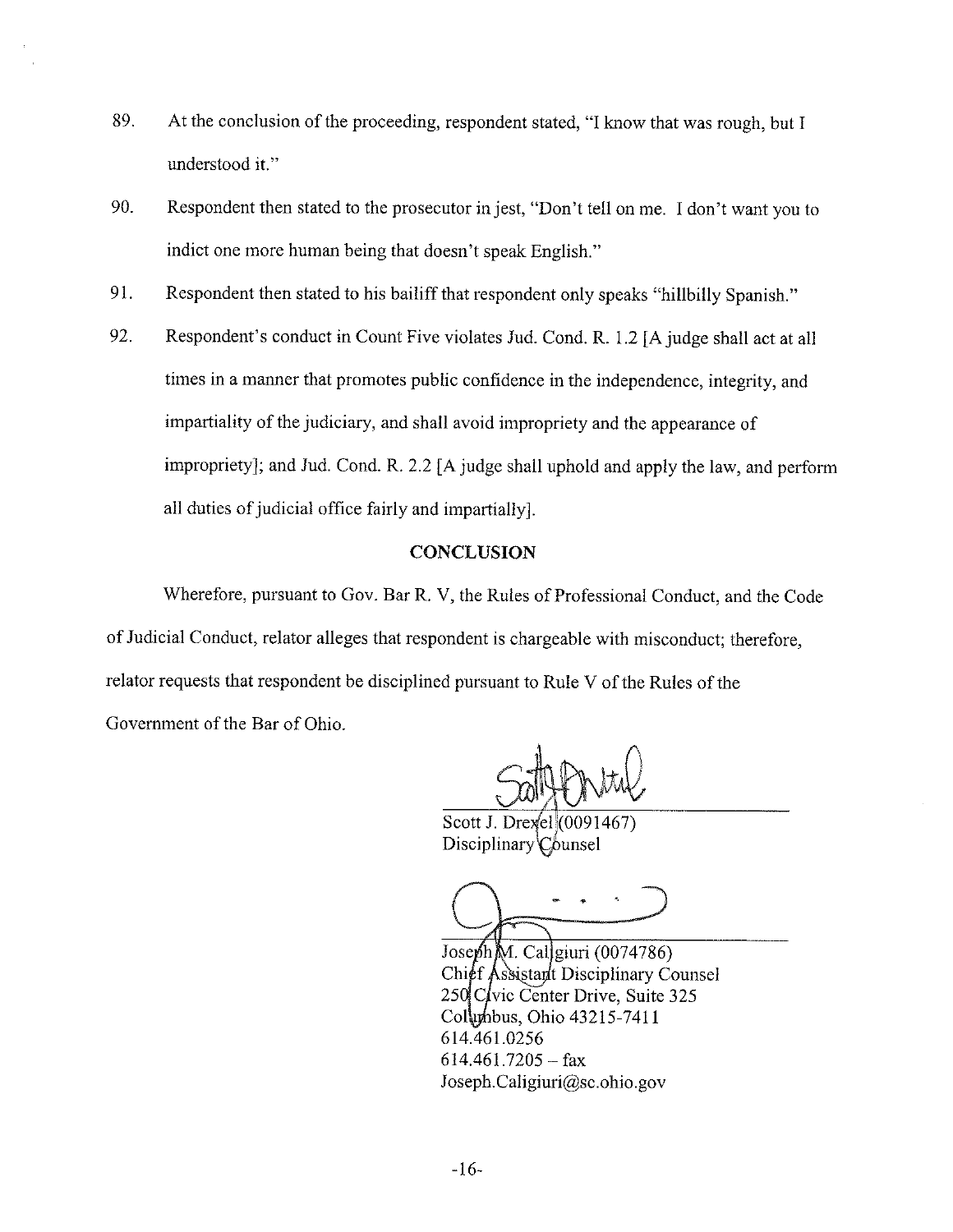# **CERTIFICATE**

The undersigned, Scott J. Drexel, Disciplinary Counsel, of the Office of Disciplinary Counsel of the Supreme Court of Ohio hereby certifies that Joseph M. Caligiuri is duly authorized to represent relator in the premises and has accepted the responsibility of prosecuting the complaint to its conclusion. After investigation, relator believes reasonahle cause exists to warrant a hearing on such complaint.

Dated: September 23, 2016

Scott J. Drexcl, Disciplinary Counsel j